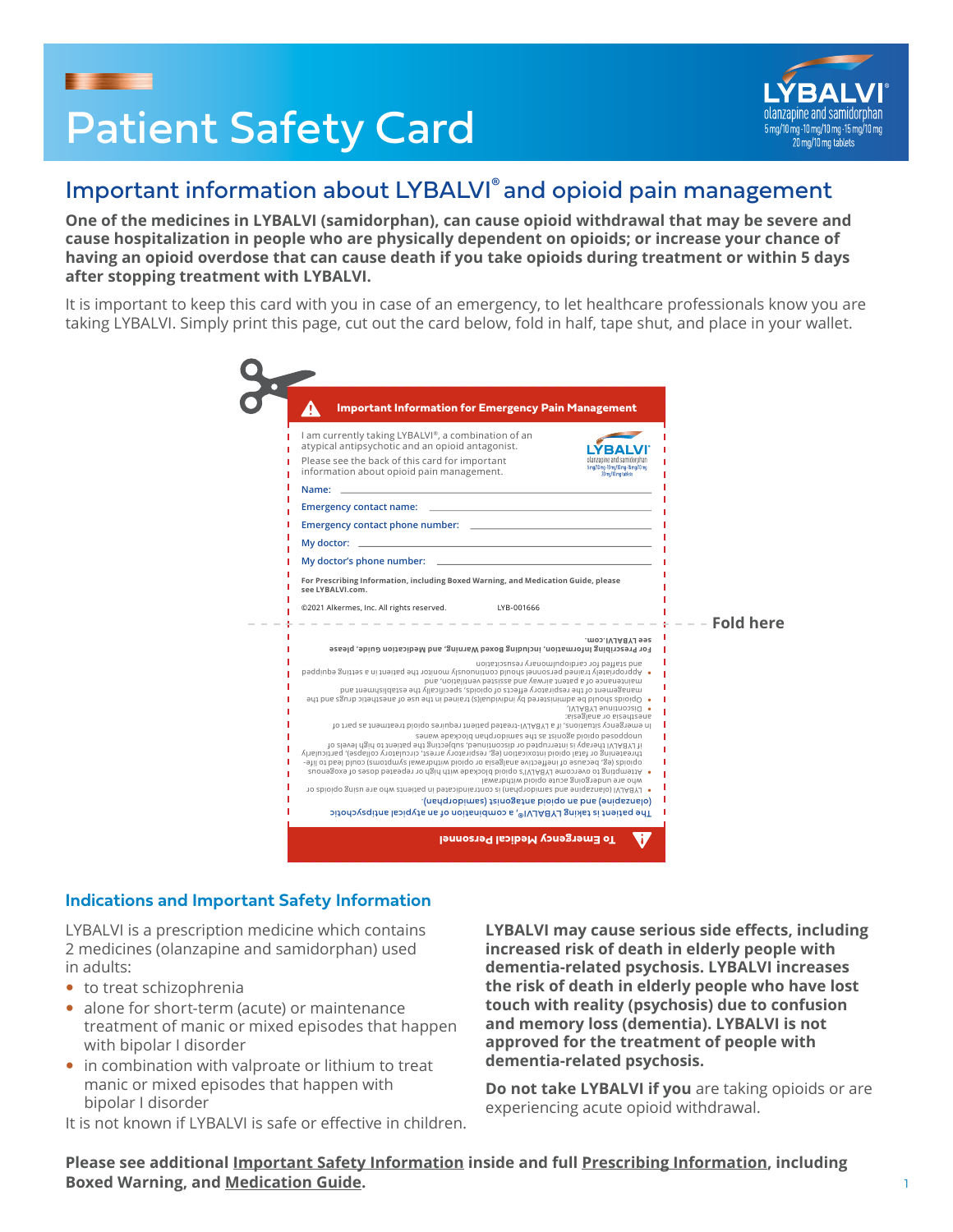# **Important Safety Information (continued)**

**LYBALVI may cause serious side effects, including:**

- **Stroke (cerebrovascular problems) in elderly people with dementia-related psychosis that can lead to death.**
- **Opioid withdrawal. Do not** take LYBALVI for at least 7 days after you stopped taking short-acting opioids and for at least 14 days after you stopped taking long-acting opioids. One of the medicines in LYBALVI (samidorphan) can cause opioid withdrawal that may be severe and cause hospitalization in people who are physically dependent on opioids. Talk to your healthcare provider if you have questions about the type of opioid you take.
- **Risk of life-threatening opioid overdose.** You should not start taking opioids for at least 5 days after you stop treatment with LYBALVI. One of the medicines in LYBALVI (samidorphan) can increase your chance of having an opioid overdose that can cause death if you take opioids during treatment or within 5 days after stopping treatment with LYBALVI.

You can accidentally overdose in 2 ways:

- ° LYBALVI blocks the effects of opioids, such as heroin, methadone, or opioid pain medicines. **Do not** take large amounts of opioids to try to overcome the opioid-blocking effects of LYBALVI. This can lead to serious injury, coma, or death.
- ° After you take LYBALVI, its blocking effect slowly decreases and completely goes away over time. You may be more sensitive to the effects of opioids. If you have used opioid street drugs or opioidcontaining medicines in the past, using opioids in amounts that you used before treatment with LYBALVI can lead to overdose or death.

It is important that you tell your family and the people closest to you of this increased sensitivity to opioids and the risk of overdose.

#### **You or someone close to you should get emergency medical help right away if you:**

- ° have trouble breathing
- become very drowsy with slowed breathing
- ° have slow, shallow breathing (little chest movement with breathing)
- ° feel faint, very dizzy, confused, or have unusual symptoms

Tell your healthcare provider if you are taking LYBALVI before a medical procedure or surgery.

- y **Neuroleptic malignant syndrome (NMS), a serious condition that can lead to death.** Call your healthcare provider or go to the nearest hospital emergency room right away if you have some or all of the following signs and symptoms of NMS:
	- **•** high fever ° stiff muscles
- ° changes in your breathing, pulse, heart rate, and blood pressure
- ° confusion **•** sweating
- 
- **Drug Reaction with Eosinophilia and Systemic Symptoms (DRESS):** One of the medicines in LYBALVI (olanzapine) can cause DRESS which can cause death. Tell your healthcare provider right away if you develop any of the following symptoms of DRESS, including:
	- ° rash
	- ° swollen glands
- ° fever
- ° kidney problems ° lung problems
- ° liver problems ° heart problems
- **Problems with your metabolism such as:** 
	- ° **high blood sugar (hyperglycemia) and diabetes.** Increases in blood sugar can happen in some people who take LYBALVI. Extremely high blood sugar can lead to coma or death. Your healthcare provider should check your blood sugar before you start and regularly during treatment with LYBALVI.

**Call your healthcare provider if you have any of these symptoms of high blood sugar during treatment with LYBALVI:**

- feel very thirsty
- **feel very hungry**
- feel sick to your stomach
- need to urinate more than usual
- feel weak or tired
	- **Figure 1** feel confused, or your breath smells fruity
- ° **increased fat levels (cholesterol and triglycerides) in your blood.** Your healthcare provider should check the fat levels in your blood before you start and regularly during treatment with LYBALVI.
- **weight gain.** You and your healthcare provider should check your weight before you start and often during treatment with LYBALVI.
- **Uncontrolled body movements (tardive dyskinesia).** LYBALVI may cause movements that you cannot control in your face, tongue, or other body parts. Tardive dyskinesia may not go away, even if you stop taking LYBALVI. Tardive dyskinesia may also start after you stop taking LYBALVI.
- **Decreased blood pressure (orthostatic hypotension) and fainting.** You may feel lightheaded or faint when you rise too quickly from a sitting or lying position.
- Falls. LYBALVI may make you sleepy or dizzy, may cause a decrease in your blood pressure when changing position (orthostatic hypotension), and can slow your thinking and motor skills which may lead to falls that can cause fractures or other injuries.
- Low white blood cell count. Your healthcare provider may do blood tests during the first few months of treatment with LYBALVI.
- **Difficulty swallowing** that can cause food or liquid to get into your lungs.
- **Seizures (convulsions).**



**Please see additional Important Safety Information inside and full Prescribing Information, including Boxed Warning, and Medication Guide.**